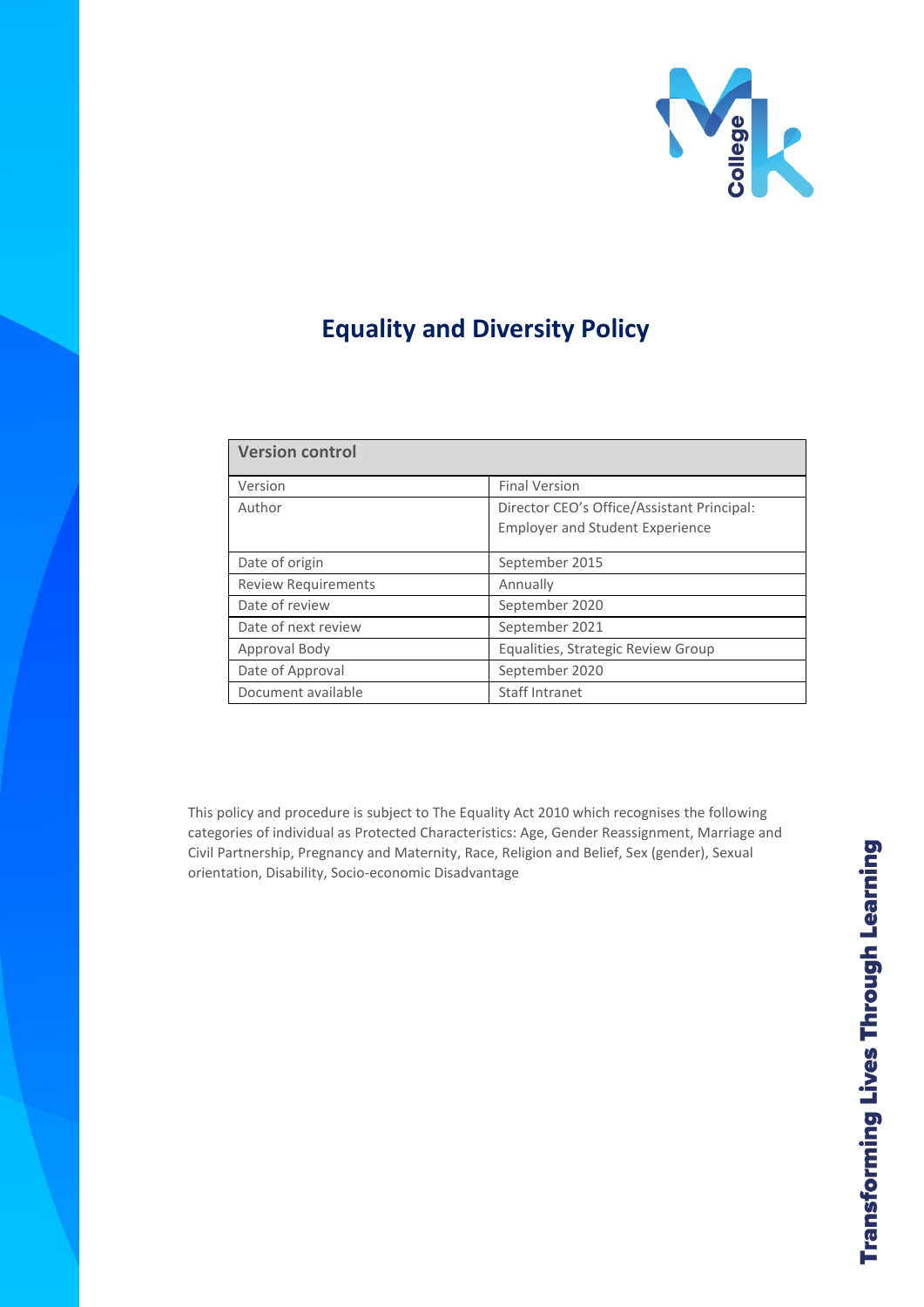## **1. Policy Statement**

Milton Keynes College recognises that discrimination and victimisation is unacceptable and is committed to the promotion and advancement of equality and diversity for its staff and students. We believe in the power of difference and we aim to provide a learning and working environment which values individuals equally and does not disadvantage individuals on any grounds including age, disability, gender reassignment, marriage and civil partnership, pregnancy and maternity, race, religion and belief, sex(gender) and sexual orientation.

## **Definitions:**

The Equality Act 2010 (the 'act') legally protects people from discrimination in the workplace and wider society including education. It replaced previous anti-discrimination laws with a single Act, making the law easier to understand strengthening protection in some situations. It sets out the different ways in which it is unlawful to treat someone.

The protected characteristics are age, disability, gender/gender reassignment, marriage/ civil partnership, pregnancy/maternity, race, religion or belief, sex or sexual orientation.

Direct Discrimination is defined as being where a person discriminates against another because of a protected characteristic or treats a person less favourably than they would others because of the protected characteristic.

Indirect Discrimination is defined as being where a person discriminates against another in that they apply a criterion or practice which is discriminatory in relation to a relevant protected characteristic.

#### **2. Responsibilities**

#### ALL STAFF AND STUDENTS

Staff and students are responsible for their own conduct and should ensure that their behaviour does not make any other person feel uncomfortable. Every member of staff and every student have a responsibility to question their own prejudices and assumptions. It is the duty of all staff and students to avoid unfair discriminatory practices, to challenge them in others and to accept personal responsibility for abiding by this policy.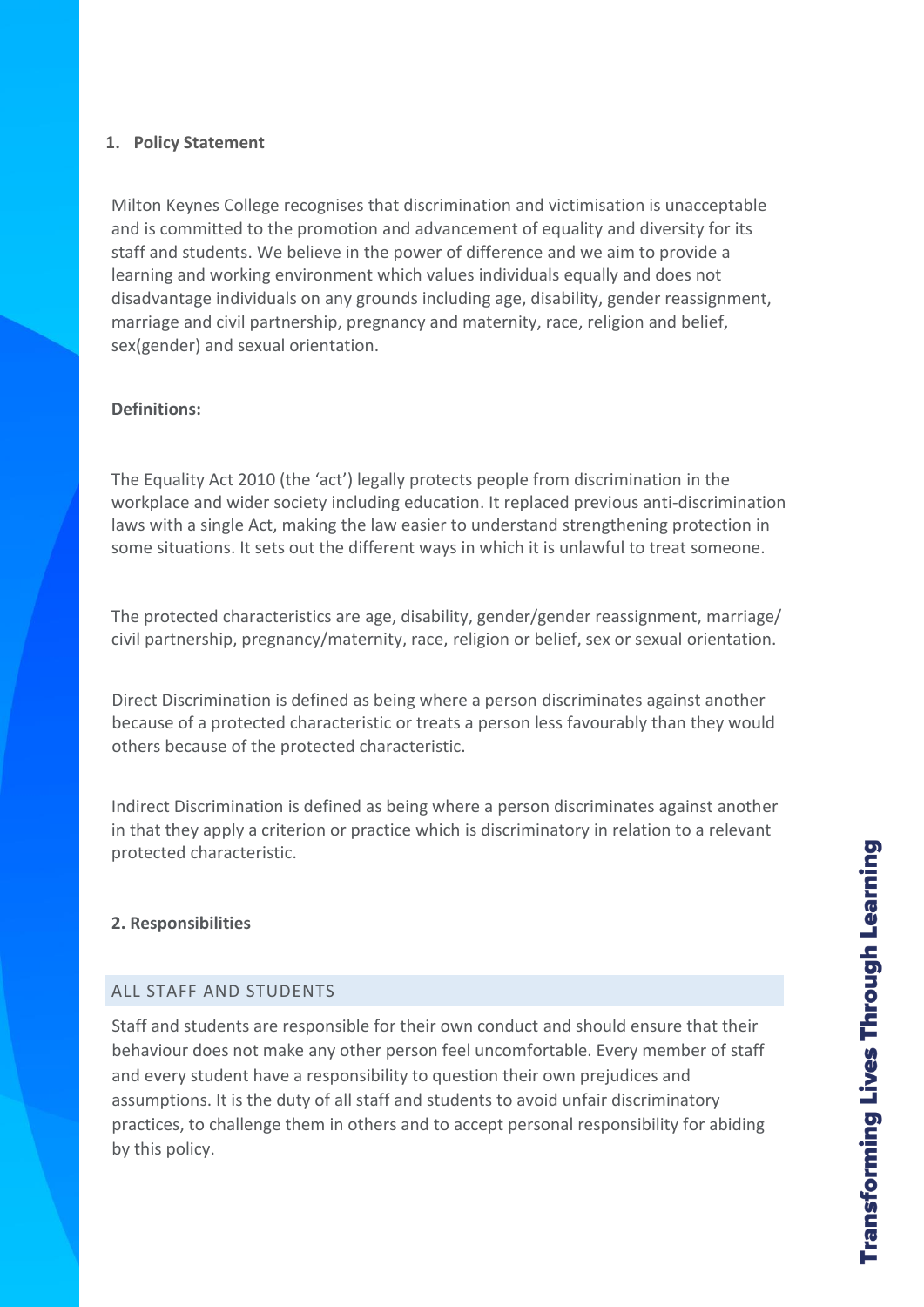#### THE CORPORATION

The College Governors are responsible for ensuring that the College complies with the Equality Act 2010. The Corporation members are responsible for setting the policy framework for the College and for monitoring the College delivery against the policy.

#### THE GROUP PRINCIPAL AND CHIEF EXECUTIVE

The Group Principal and Chief Executive has the overall responsibility for the operation of the Policy. The Group Principal is responsible for ensuring the implementation of the College's Single Equality Scheme Action Plan. The Group Principal and Chief Executive may nominate a member of the Senior Leadership Team to support the operation and implementation of the Policy

## EQUALITIES STRATEGIC REVIEW GROUP

The key responsibilities of the Equalities Strategic Review Group which is chaired by the Principal and Chief Executive and attended by members of the Senior Leadership Team, representatives from Schools and Business Partner areas are:

- Setting the College's actions for advancing equality and diversity on an annual basis
- Reviewing progress against these actions on a termly basis
- Receiving assurance that the College is meeting its public sector duties
- Receiving reports and updates, including analyses of student participation and success measures, and staff demographics
- Ensure policies, processes and projects have been assessed to advance equality and diversity
- Keeping up to date on changes to the law and best practice in this area.
- Ensure that an annual Equality and Diversity Report is presented to the Governing Body.

#### SENIOR LEADERSHIP TEAM

Designated members of the Senior Leadership Team are responsible for providing and interpreting student data and providing the data to the Equalities Strategic Review Group and to Assistant Principals for monitoring purposes.

These roles also have overall responsibility for the implementation of strategies which will contribute to equality and diversity for students, for example through the cross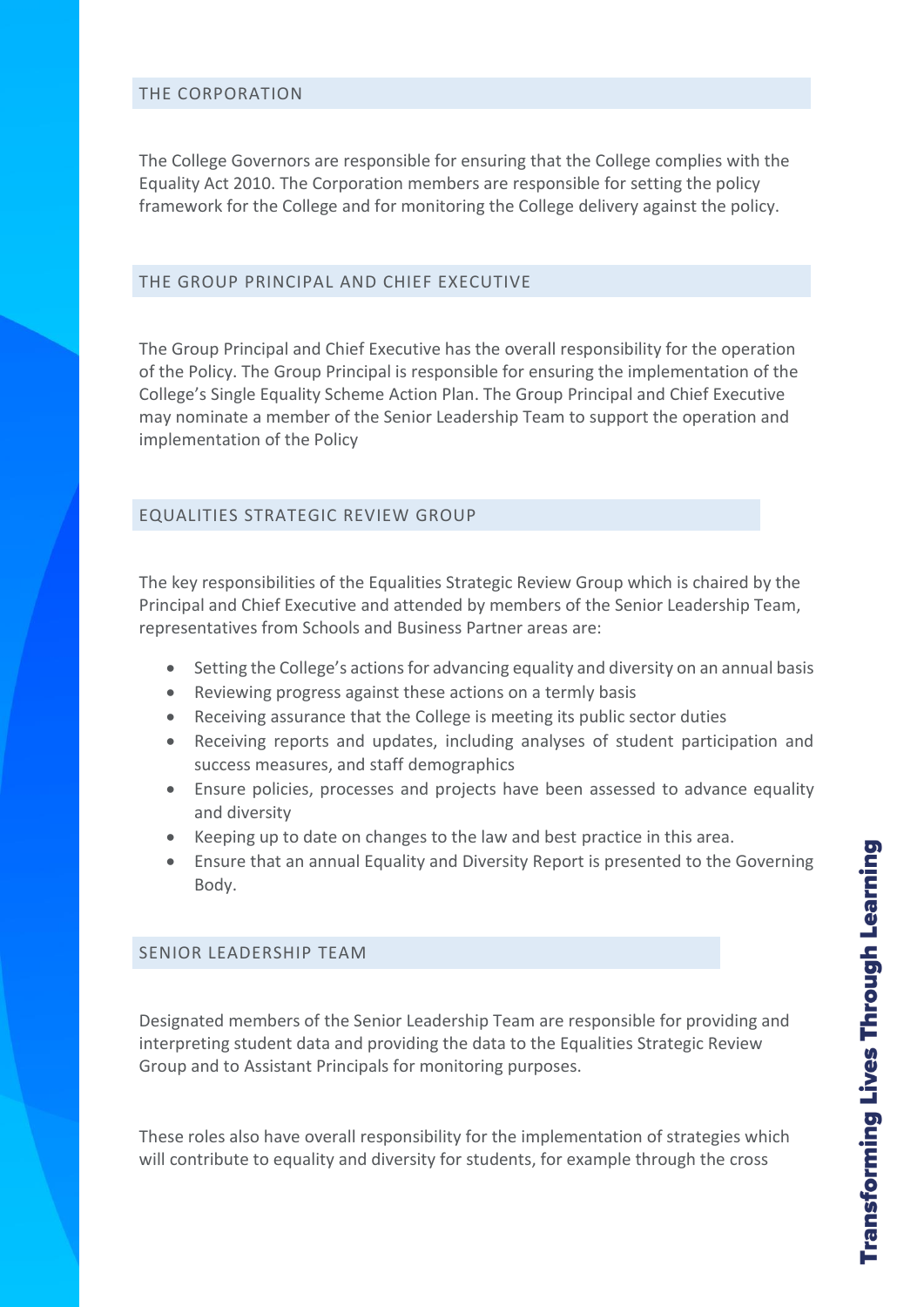college events calendar and key elements of the personal development entitlement that are delivered within the curriculum.

#### CHIEF PEOPLE OFFICER

The Chief People Officer has overall responsibility for monitoring and interpreting employment data and for staff development related to Equality and Diversity

#### LINE MANAGERS

Line Managers are responsible for ensuring that all staff have completed the mandatory Equality and Diversity training. They are also responsible for ensuring their staff understand equality and diversity issues and how to report any perceived discrimination or unfair treatment. They are also responsible for allocating development opportunities for their staff on a fair, objective basis based on individuals' and College needs. In addition, they are responsible for ensuring their part-time staff are not disadvantaged in any way and that complaints of discrimination or offensive behaviour are dealt with promptly.

All Managers are responsible for ensuring pro-active dialogue about equality opportunities issues and practice with partner organisations, contractors, customers, students and employers providing work experience to students.

#### EXTERNAL PARTNERS

External partners with which the College work must comply with this policy and share the College's commitment to it. Before any agreements are drawn up the College will ensure that external partners are made aware of the requirements and that appropriate policies and procedures regarding equality and diversity are in place.

## VISITORS, CONTRACTORS AND SUB-CONTRACTORS

Visitors, contractors and sub-contractors must comply with the College's Equality and Diversity Policy.

# 3. STATUTORY DUTIES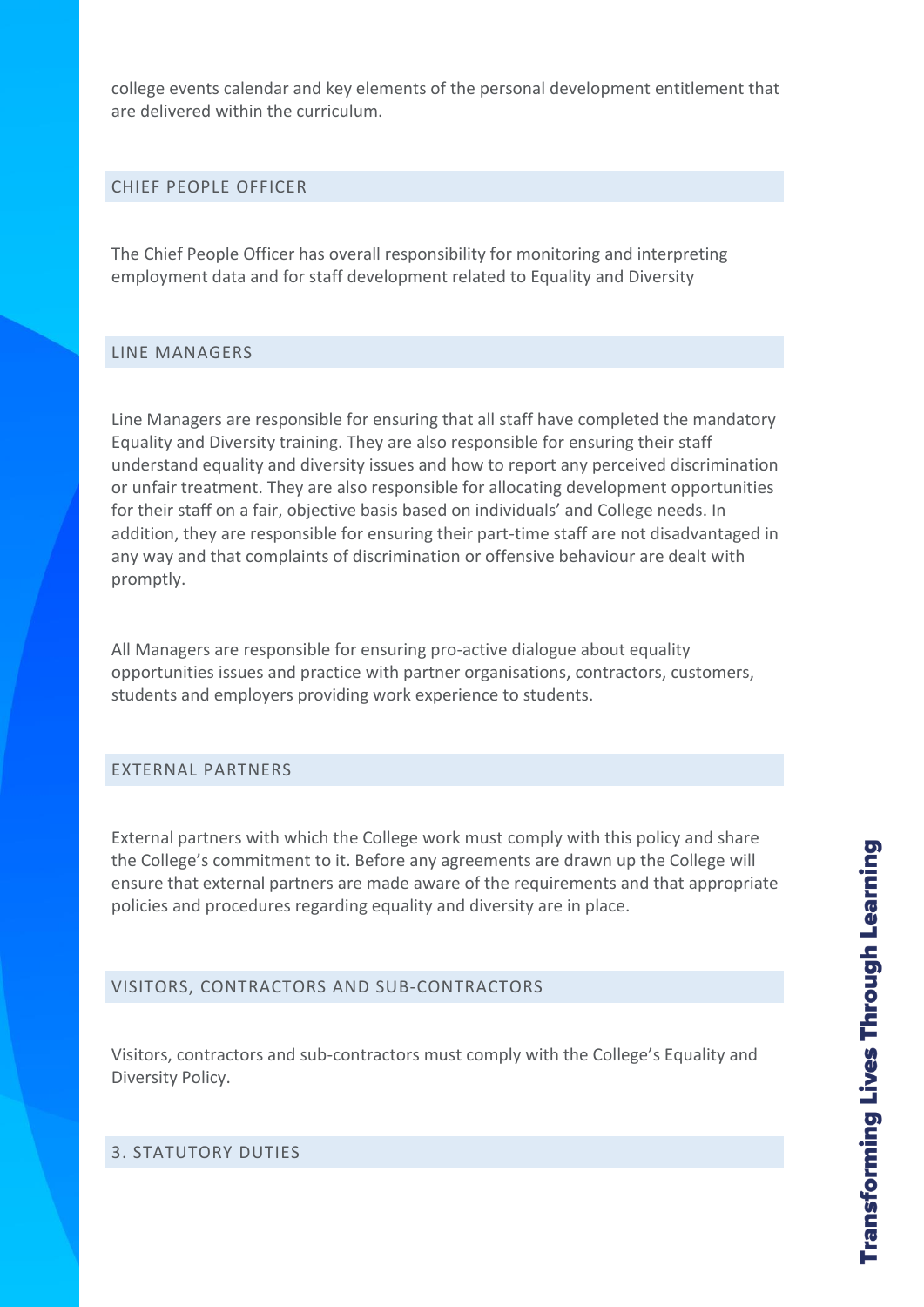The College will abide by its statutory duty for both students and staff, in line with stated duties under the Equality Act 2010:

- Eliminate discrimination, harassment and victimisation
- Advance equality of opportunity
- Foster good relations between different groups

## **4. Students**

## RECRUITMENT AND ADMISSIONS

The College will ensure that:

- Recruitment and publicity materials are designed in a range of formats to ensure they are free from bias and stereotypes, and encourage applicants from all groups in the community
- Applicants for courses are considered on the basis of their ability to meet the entry criteria, as specified in the course information
- Applicants are not treated less favourably because of age, disability, gender reassignment, marriage and civil partnership, pregnancy and maternity, race, religion and belief, sex (gender) and sexual orientation
- Applicants are interviewed on the basis of their academic ability and/or potential to succeed
- Application and enrolment procedures give students the opportunity to identify any additional learning support available for their needs
- Where assessment(s) form part of the application process for a particular course, all applicants will take the same assessment(s), with adjustments being made for identified additional learning needs
- New students are made aware of the Equality and Diversity Policy and behaviour expected of them during induction, the information on the Student Moodle and through the tutorial programme
- Links with local community groups and relevant organisations are established

#### TEACHING AND LEARNING

The College will ensure that:

- All aspects of teaching are sensitive to, and promote, equality and diversity, including language used, delivery methods and activities
- Teaching and learning materials and delivery methods avoid stereotypes and bias, and promote the rich cultural diversity of the local community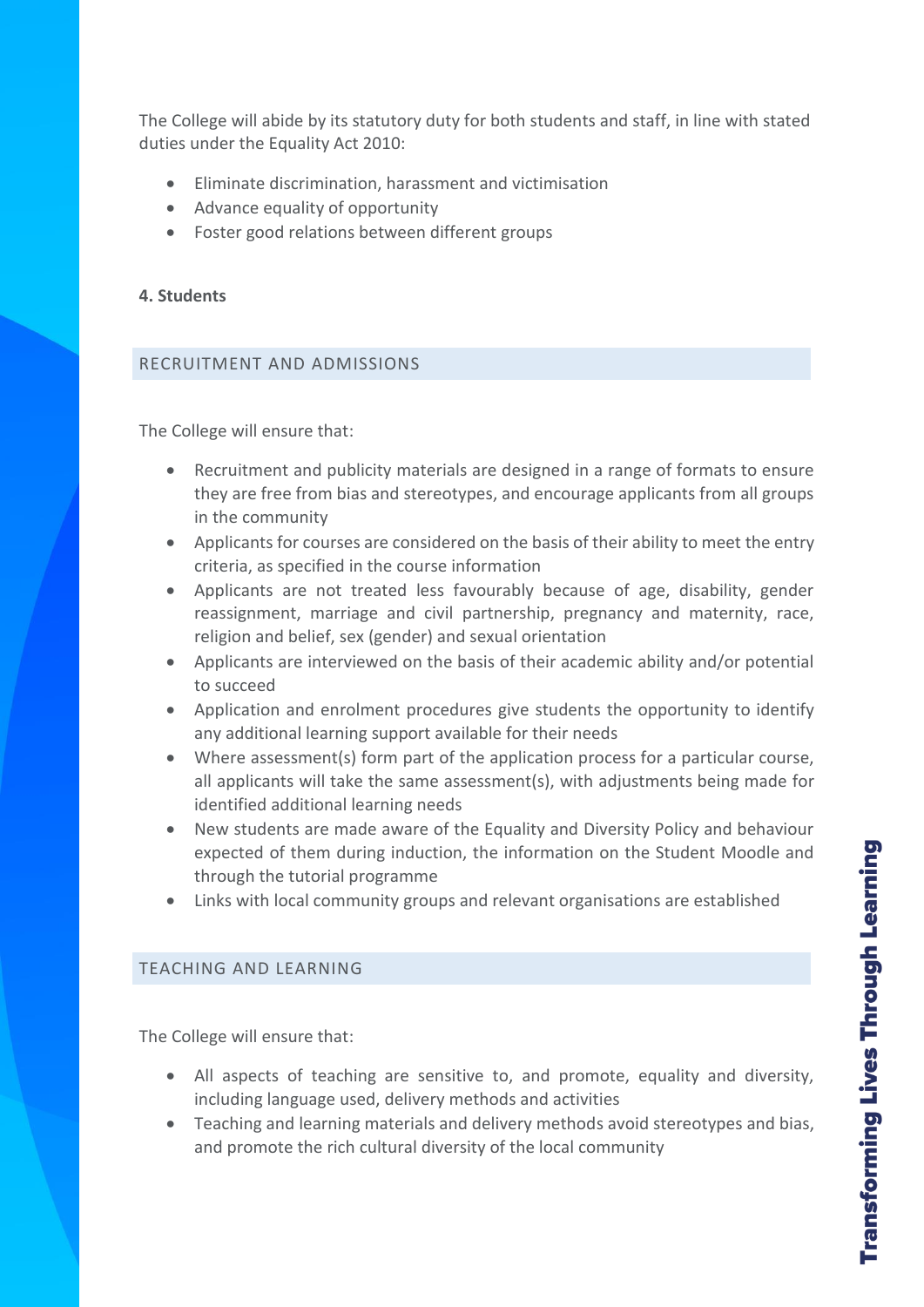- Resources are available in formats appropriate to the needs of individual students, including the use of specialist equipment where appropriate
- There is an ethos and learning environment which is inclusive and enables students and staff to feel comfortable and valued as individuals.

## SUPPORT SERVICES AND FACILITIES

The College will:

- Provide support services and facilities that enable all students to participate fully in college life. This support will include a Personal Development curriculum, additional learning support to enable students to access work experience, English and maths where appropriate.
- Provide additional learning support for example for those students with learning difficulties, disabilities and/or challenges with their mental health
- Provide bursary and welfare advice
- Counselling (referrals made to external agencies to provide long term support where necessary)
- Social and catering facilities
- Prayer facilities
- Ensure that students and staff are aware of the support that is available

## **5. Staff**

## STAFF RECRUITMENT AND SELECTION

The College will:

- Ensure that a Staff Recruitment and Selection Policy and Procedures is in place and adheres to the Equality Act 2010
- Ensure that all vacancies have person specifications identifying the essential and desirable levels of qualifications, skills and experience required for the job
- Ensure that all jobs are advertised appropriately to attract applicants who meet the person specification
- Ensure that applicants are interviewed solely on the basis of their suitability for the job and their ability to meet the person specification.

## TRAINING AND DEVELOPMENT

The College will:

• Through regular 1:1 meetings with line mangers, the training and development needs of all staff will be identified and supported.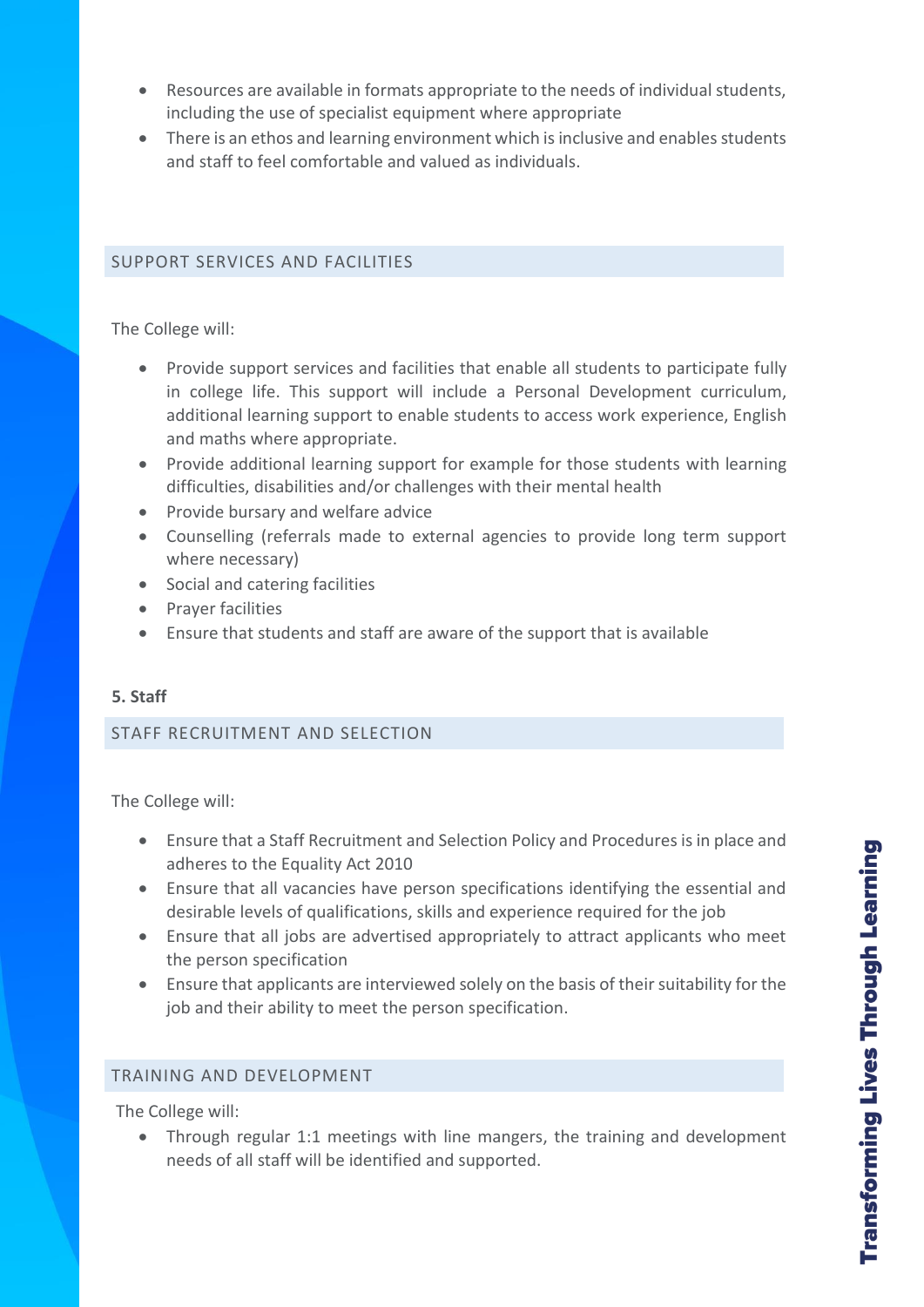- Make available a range of training opportunities to meet identified needs
- Ensure that equality and diversity training forms a mandatory part of all staff induction programmes

#### WORKING ENVIRONMENT

The College will:

• Make reasonable adjustments to premises or working arrangements to ensure that employees are not disadvantaged on the grounds of any protected characteristic.

## 6. HARASSMENT, VICTIMISATION AND DISCRIMINATION

The College will not tolerate harassment, victimisation, discrimination or bullying.

Students who feel that they have been affected by any of these, or otherwise treated unfairly within the scope of this policy should raise their concerns with the Course Team Leader for their course, or the relevant Deputy Head of School in the first instance.

Staff who feel that they have been unfairly treated within the scope of this policy should raise their concern in accordance with the staff grievance policy.

Staff or students whose conduct breaches this policy will be subject to the appropriate disciplinary policy and procedures.

# 7. MONITORING

The profile of both staff and students by age, gender, disability and ethnicity is monitored. The collection of this data is the responsibility of the Director of Funding and Data team and the Head of People Services

The profile information is reported through the Equalities Strategic Review Group and to the College's Corporation annually.

Monitoring at course level is the responsibility of Course Team Leader and Deputy Heads of School. The information is evaluated and included in self-assessment reports and where there are differences in the data for different groups of people, actions are identified to eliminate these differences. These actions are monitored through the Senior Leadership team and by the Head of School.